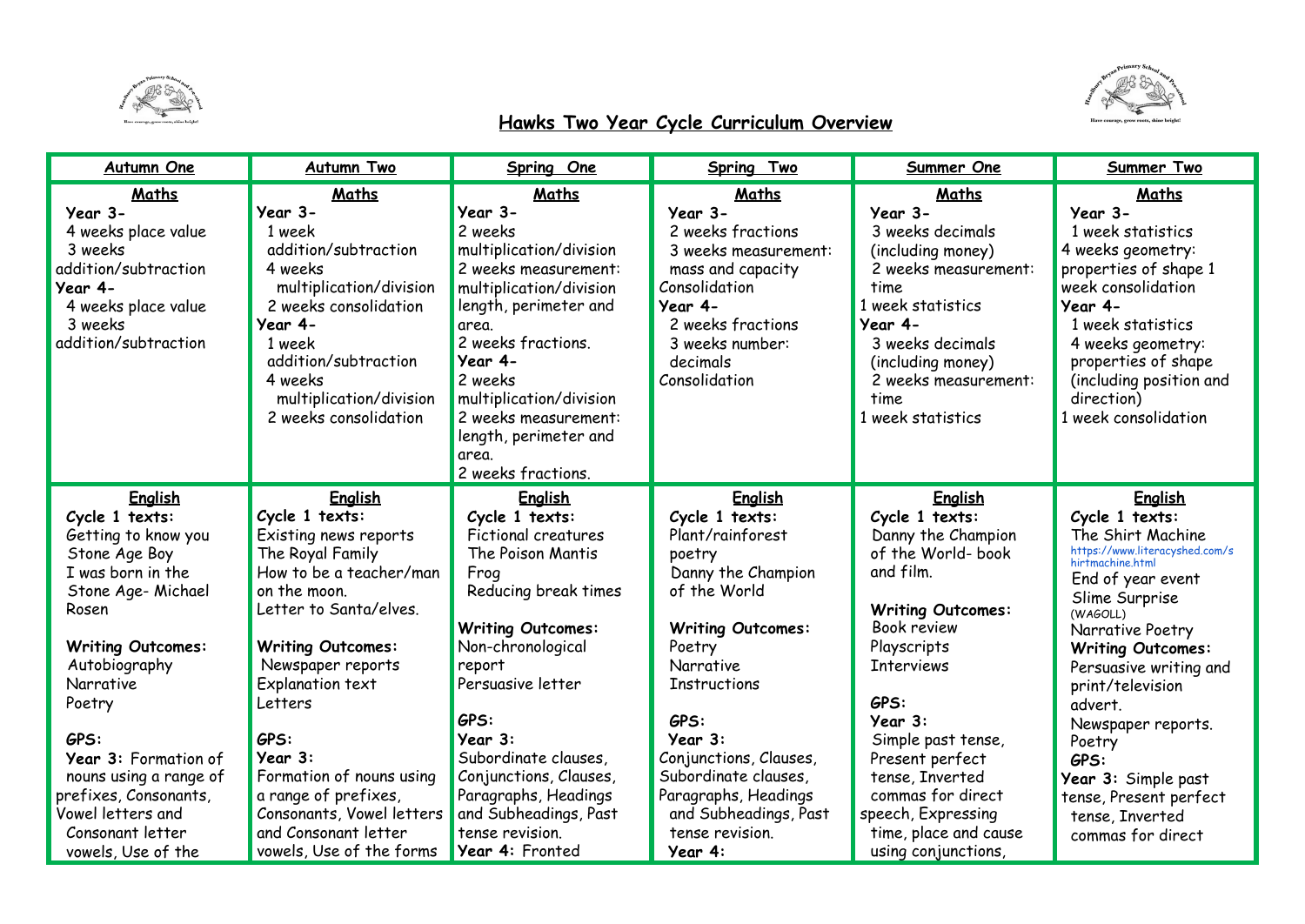| forms a or an, Word      | a or an, Word families     | adverbials of               | Fronted adverbials of       | adverbs and              | speech, Expressing       |
|--------------------------|----------------------------|-----------------------------|-----------------------------|--------------------------|--------------------------|
| families based on        | based on common words,     | place-where, Fronted        | place-where, Fronted        | prepositions.            | time, place and cause    |
| common words,            | Prepositions.              | adverbials of manner-       | adverbials of manner        | Year 4:                  | using conjunctions,      |
| Prepositions.            | Year 4: Plural 's',        | how, Pronouns and           | how, Pronouns and           | Apostrophes for          | adverbs and              |
| Year 4:                  | Possessive, Standard       | possessive pronouns,        | possessive pronouns,        | plural possession,       | prepositions.            |
| Plural 's', Possessive,  | English form of verb       | Nouns, Inverted             | Nouns, Inverted             | Fronted adverbials use   | Year 4:                  |
| Standard English form    | inflections, Noun phrases, | commas- a comma             | commas- a comma             | of commas after          | Apostrophes for          |
| of verb inflections,     | Expanded Noun Phrases,     | after the reporting         | after the reporting         | fronted adverbials,      | plural possession,       |
| Noun phrases,            | Fronted adverbials of      | clause, Inverted            | clause, Inverted            | Determiners- articles,   | Fronted adverbials use   |
| <b>Expanded Noun</b>     | time-when.                 | commas-end                  | commas-end                  | Determiners              | of commas after          |
| Phrases, Fronted         | Spellings:                 | punctuation with            | punctuation with            | demonstratives,          | fronted adverbials,      |
| adverbials of            | Suffixes beginning with    | inverted commas.            | inverted commas.            | Determiners              | Determiners- articles,   |
| time-when.               | vowels, 'i' spelt 'y', ou, | Spellings:                  |                             | possessive and           | Determiners              |
|                          | un/mis/dis, in/il/im/ir,   | super/anti/auto, ation, ly, | Spellings:                  | quantifiers,             | demonstratives,          |
| Spellings:               | re/sub/inter               | sure/ture, sion, ous        | super/anti/auto, ation, ly, | Apostrophes- to mark     | Determiners              |
| Suffixes beginning       |                            |                             | sure/ture, sion, ous        | plural possession.       | possessive and           |
| with vowels, 'i' spelt   | Cycle 2 texts: Existing    | Cycle 2 texts:              | Cycle 2 texts:              |                          | quantifiers,             |
| 'y', ou, un/mis/dis,     | news reports. Ancient      | The Day the Crayons         | Matilda (Roald Dahl)        | Spellings:               | Apostrophes- to mark     |
| in/il/im/ir              | Greece information texts   | Quit                        | Limericks                   | tion/cian, ssion/sion,   | plural possession.       |
| re/sub/inter             | Letter to Santa/elves.     | Russia information texts    | How to make a               | k/c spelt ch, s spelt    | Spellings:               |
|                          |                            | Edinburgh Tour guide        | Victoria                    | sc, ei spelt eigh/ey,    | tion/cian, ssion/sion,   |
| Cycle 2 texts:           | <b>Writing Outcomes:</b>   |                             | Sponge/chocolate            | Near homophones          | $k/c$ spelt ch, s spelt  |
| Disastrous Day and       | Newspaper reports          | <b>Writing Outcomes:</b>    | apple cake.                 |                          | sc, ei spelt eigh/ey,    |
| Dented Doughnuts!        | Explanation text           | Persuasive letter           | <b>Writing Outcomes:</b>    | Cycle 2 texts:           | Near homophones          |
| The Aquarium-            | Letters                    | Non-chronological report    | Narrative                   | Matilda (Roald Dahl)-    |                          |
| (WAGOLL.com)             | GPS:                       | GPS:                        | Poetry                      | book and film            | Cycle 2 texts:           |
| Kassim and the           | Year 3:                    | Year 3:                     | Instructions                | <b>Writing Outcomes:</b> | Eat Healthy Now!         |
| Greedy Dragon (T4W)      | Formation of nouns using   | Conjunctions, Clauses,      |                             | <b>Book review</b>       | (Science links)          |
| The Magic Box by Kit     | a range of prefixes,       | Subordinate clauses,        | GPS:                        | Playscripts              | Sutton-Hoo discovery     |
| Wright                   | Consonants, Vowel letters  | Paragraphs, Headings and    | Year 3:                     | <b>Interviews</b>        | Narrative poetry.        |
|                          | and Consonant letter       | Subheadings, Past tense     | Conjunctions, Clauses,      |                          | <b>Writing Outcomes:</b> |
| <b>Writing Outcomes:</b> | vowels, Use of the forms   | revision.                   | Subordinate clauses,        | GPS:                     | Persuasive writing and   |
| Recount                  | a or an, Word families     | Year 4:                     | Paragraphs, Headings        | Year 3:                  | print/television         |
| Narrative                | based on common words,     | Fronted adverbials of       | and Subheadings, Past       | Simple past tense,       | advert.                  |
| Poetry                   | Prepositions.              | place-where, Fronted        | tense revision.             | Present perfect          | Newspaper reports.       |
|                          | Year 4:                    | adverbials of manner-       | Year 4:                     | tense, Inverted          | Poetry                   |
| GPS:                     | Plural 's', Possessive,    | how, Pronouns and           | Fronted adverbials of       | commas for direct        | GPS:                     |
| Year 3:                  | Standard English form of   | possessive pronouns,        | place-where, Fronted        | speech, Expressing       | Year 3:                  |
| Formation of nouns       | verb inflections, Noun     | Nouns, Inverted commas-     | adverbials of manner        | time, place and cause    | Simple past tense,       |
| using a range of         | phrases, Expanded Noun     | a comma after the           | how, Pronouns and           | using conjunctions,      | Present perfect          |
| prefixes, Consonants,    | Phrases, Fronted           | reporting clause,           | possessive pronouns,        | adverbs and              | tense, Inverted          |
| Vowel letters and        | adverbials of time-when.   | Inverted commas- end        | Nouns, Inverted             | prepositions.            | commas for direct        |
| Consonant letter         | Spellings: Suffixes        | punctuation with inverted   |                             |                          |                          |
|                          |                            |                             | commas- a comma             | Year 4:                  |                          |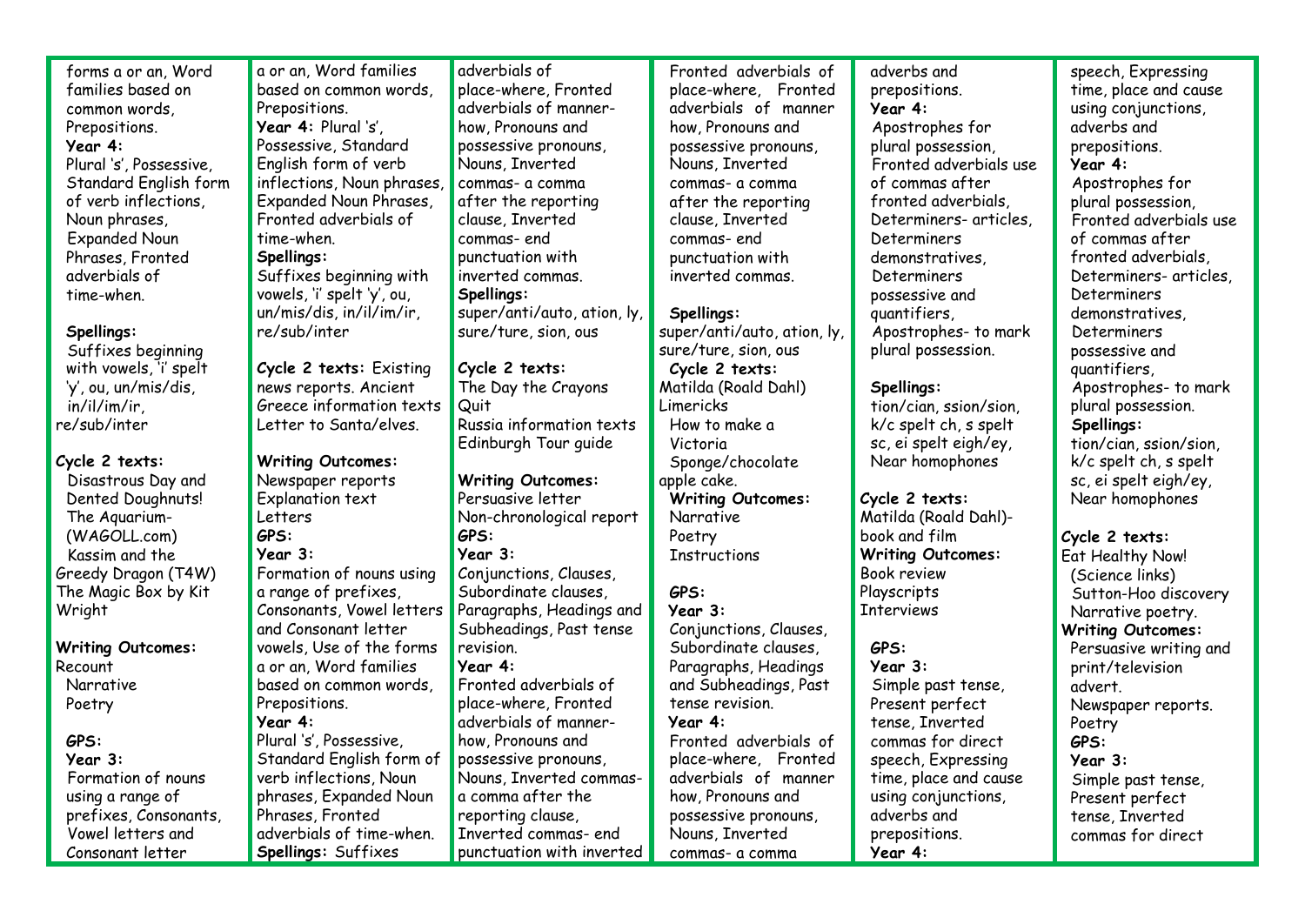| vowels, Use of the<br>forms a or an, Word<br>families based on<br>common words,<br>Prepositions.<br>Year 4:<br>Plural 's', Possessive,<br>Standard English form<br>of verb inflections,<br>Noun phrases,<br><b>Expanded Noun</b><br>Phrases, Fronted<br>adverbials of<br>time-when. | beginning with vowels, 'i'<br>spelt 'y', ou, un/mis/dis,<br>in/il/im/ir, re/sub/inter                                                        | commas.<br>Spellings:<br>super/anti/auto, ation, ly,<br>sure/ture, sion, ous                                                                                                      | after the reporting<br>clause, Inverted<br>commas-end<br>punctuation with<br>inverted commas.<br>Spellings:<br>super/anti/auto, ation, ly,<br>sure/ture, sion, ous    | Apostrophes for<br>plural possession,<br>Fronted adverbials use<br>of commas after<br>fronted adverbials,<br>Determiners- articles,<br>Determiners<br>demonstratives,<br>Determiners<br>possessive and<br>quantifiers,<br>Apostrophes- to mark<br>plural possession.<br>Spellings:<br>tion/cian, ssion/sion, k/c<br>spelt ch, s spelt sc, ei<br>spelt eigh/ey, Near<br>homophones | speech, Expressing<br>time, place and cause<br>using conjunctions,<br>adverbs and<br>prepositions.<br>Year 4:<br>Apostrophes for<br>plural possession,<br>Fronted adverbials use<br>of commas after<br>fronted adverbials,<br>Determiners- articles,<br>Determiners<br>demonstratives,<br>Determiners<br>possessive and<br>quantifiers,<br>Apostrophes- to mark<br>plural possession.<br>Spellings:tion/cian,<br>ssion/sion, k/c spelt ch, s<br>spelt sc, ei spelt eigh/ey,<br>Near homophones |
|-------------------------------------------------------------------------------------------------------------------------------------------------------------------------------------------------------------------------------------------------------------------------------------|----------------------------------------------------------------------------------------------------------------------------------------------|-----------------------------------------------------------------------------------------------------------------------------------------------------------------------------------|-----------------------------------------------------------------------------------------------------------------------------------------------------------------------|-----------------------------------------------------------------------------------------------------------------------------------------------------------------------------------------------------------------------------------------------------------------------------------------------------------------------------------------------------------------------------------|------------------------------------------------------------------------------------------------------------------------------------------------------------------------------------------------------------------------------------------------------------------------------------------------------------------------------------------------------------------------------------------------------------------------------------------------------------------------------------------------|
| History- Cycle 1<br>Changes in Britain- Stone<br>Age/Bronze Age/Iron<br>Age<br>Geography-Cycle 2<br>Mountains, Rivers and<br>Coasts (+ Water Cycle)                                                                                                                                 | Geography- Cycle 1<br>The UK and its context<br>around the World<br>(History including Royal<br>Family)<br>History-Cycle 2<br>Ancient Greece | History- Cycle 1<br>Egyptians<br>Geography- Cycle 2<br>Russia-European<br>comparison                                                                                              | Geography- Cycle 1<br>Rainforests<br>History- Cycle 2<br>Mayans- Non-European<br>society                                                                              | History- Cycle 1<br>Romans<br>Geography- Cycle 2<br>Local Historical study-<br>Maiden<br>Castle/Hambledon Hill<br>including mapwork                                                                                                                                                                                                                                               | Geography- Cycle 1<br>Settlements and Land use<br>including mapwork<br>History- Cycle 2<br><b>British Settlements-</b><br>Anglo-Saxons                                                                                                                                                                                                                                                                                                                                                         |
| DT- Cycle 1<br>Design and make a purse.<br>Art- Cycle 2<br><b>Block Printing- wrapping</b><br>paper designs.                                                                                                                                                                        | Art Cycle 1<br>Stone Age/ cave man art-<br>Drawing and painting.<br>DT-Cycle 2<br>Bread exploration,<br>designing and making.                | DT Cycle 1<br>Design and make a<br>sarcophagus with raising<br>and lowering Mummy<br>(pneumatic mechanism)<br>DT Cycle 2<br>Design and make a<br>lighthouse with working<br>light | DT Cycle 1<br>Making a rainforest<br>model and grow your own<br>edible garden.<br><u>Art-Cycle 2</u><br>Our local area-Landscape<br>studies, paintings and<br>drawing | Art Cycle 1<br>Collage Roman Mosaics.<br>DT Cycle 2<br><b>Mechanical Posters</b>                                                                                                                                                                                                                                                                                                  | Art Cycle 1<br>Beach study- mixed<br>media collage scenes with<br>natural materials and<br>Mod-Roc sculpting.<br>Art Cycle 2<br>Bodies- studying the<br>human body, making 3D<br>clay models.                                                                                                                                                                                                                                                                                                  |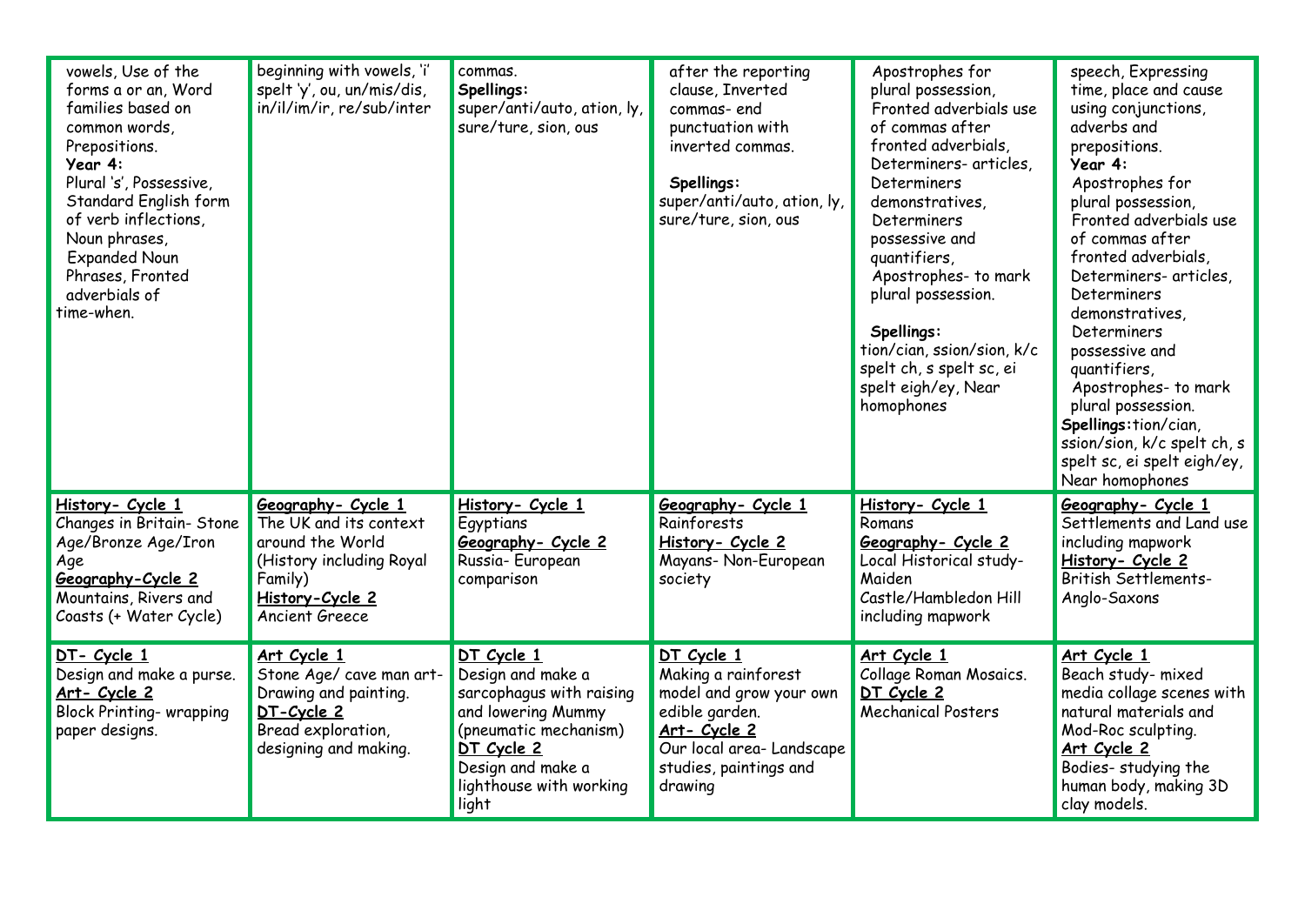| Science- Cycle 1<br>States of Matter (Yr4)<br>Science- Cycle 2<br>Rocks (Yr3)                                             | Science- Cycle 1<br>Animals including Humans<br>(Yr3)<br>Science- Cycle 2<br>Sound (Yr4)                  | Science- Cycle 1<br>Light (Yr3)<br>Science- Cycle 2<br>Electricity (Yr4)                                 | Science- Cycle 1<br>Plants (Yr3)<br>Science- Cycle 2<br>Forces and Magnets<br>(Yr3)                                        | Science- Cycle 1<br>Living things and their<br>habitats (Yr 4)<br>Science- Cycle 2<br>Animals including humans<br>(Yr4) | Science- Cycle 1<br>Living things and their<br>habitats (Yr 4)<br>Science- Cycle 2<br>Animals including humans<br>(Yr4) |
|---------------------------------------------------------------------------------------------------------------------------|-----------------------------------------------------------------------------------------------------------|----------------------------------------------------------------------------------------------------------|----------------------------------------------------------------------------------------------------------------------------|-------------------------------------------------------------------------------------------------------------------------|-------------------------------------------------------------------------------------------------------------------------|
| Computing- Cycle 1-<br>E-safety<br>Programming/<br>simulations<br>$Cycle$ 2-<br>E-safety<br>Programming                   | Computing- Cycle 1-<br>E-safety<br><b>Word Processing</b><br>Cycle 2-<br>E-safety<br>Word processing      | Computing- Cycle 1-<br>E-safety<br>Graphs<br>Cycle 2-<br>E-safety<br>Databases and<br>spreadsheets       | Computing- Cycle 1-<br>E-safety<br>Research and online<br>collaborations<br>Cycle 2-<br>E-safety<br>Presentation and audio | Computing- Cycle 1-<br>E-safety<br>Creating images and<br>video<br>Cycle 2-<br>E-safety<br>Word processing              | Computing- Cycle 1-<br>E-safety<br>Presentations<br>$Cycle$ $2-$<br>E-safety<br>Research and online<br>collaborations   |
| PE- Cycle 1-<br><b>Invasion Games - hockey</b><br>and netball<br>PE- Cycle 2-<br>Creating circuits                        | PE- Cycle 1-<br>Dance - topic themed<br>PE- Cycle 2-<br><b>Invasion Games - football</b><br>and tag rugby | PE- Cycle 1-<br>Gymnastics<br>PE- Cycle 2-<br>Multiskills (bat and ball)<br>- tennis and table tennis    | PE- Cycle 1-<br><b>Invasion Games -</b><br>basketball and handball<br>PE- Cycle 2-<br>Dance (topic themed)                 | PE- Cycle 1-<br>Multiskills (bat and ball)<br>- rounders and cricket<br><u>PE- Cycle 2-</u><br>Summer Athletics         | PE- Cycle 1-<br>Swimming<br>PE- Cycle 2-<br>Swimming                                                                    |
| Music- Cycle 1<br>Hands, Feet, Heart<br>Music- Cycle 2<br><b>Ukulele</b>                                                  | Music- Cycle 1<br>Christmas<br>Music- Cycle 2<br>Christmas                                                | Music- Cycle 1<br>Let Your Spirit Fly<br>Music- Cycle 2<br>Glock 1                                       | Music- Cycle 1<br>Three Little Birds<br>Music- Cycle 2<br>The Dragon Song                                                  | Music- Cycle 1<br><b>RRR</b><br><u>Music-Cycle 2</u><br><b>RRR</b>                                                      | Music- Cycle 1<br>Practise for a<br>performance<br>Music- Cycle 2<br>Practise for a<br>performance                      |
| RE - Cycle 1<br>Hinduism (Yr3)<br>RE - Cycle 2<br>Judaism (Yr3)                                                           | RE - Cycle 1<br>People of Faith (Yr4)<br>RE - Cycle 2<br>Nativity (Yr3)                                   | RE - Cycle 1<br>Islam (Yr3)<br>RE - Cycle 2<br>Christianity (Yr4)                                        | RE - Cycle 1<br>Food and Tasting (Yr4)<br>RE - Cycle 2<br>Good Friday/Easter (Yr3)                                         | RE - Cycle 1<br>Sikhism (Yr3)<br>RE - Cycle 2<br>Pilgrimages (Yr4)                                                      | RE - Cycle 1<br>The Bible (Yr4)<br>RE - Cycle 2<br>Buddhism (Yr4)                                                       |
| Modern Foreign<br>Languages- French<br>Cycle 1 -Getting to Know<br>You<br>Cycle 2 - All Around Town Cycle 2 - On The Move | Modern Foreign<br>Languages-French<br>Cycle 1-All About Me                                                | <b>Modern Foreign</b><br>Languages-French<br>Cycle 1 - Food Glorious<br>Food<br>Cycle 2 - Going Shopping | <b>Modern Foreign</b><br>Languages-French<br>Cycle 1 - Family and<br>Friends<br>Cycle 2 - Where in the<br>World?           | <b>Modern Foreign</b><br>Languages-French<br>Cycle 1 -Our School<br>Cycle 2 - What's the<br>Time?                       | Modern Foreign<br>Languages-French<br>Cycle 1 - Time<br>Cycle 2 - Holidays and<br>Hobbies                               |